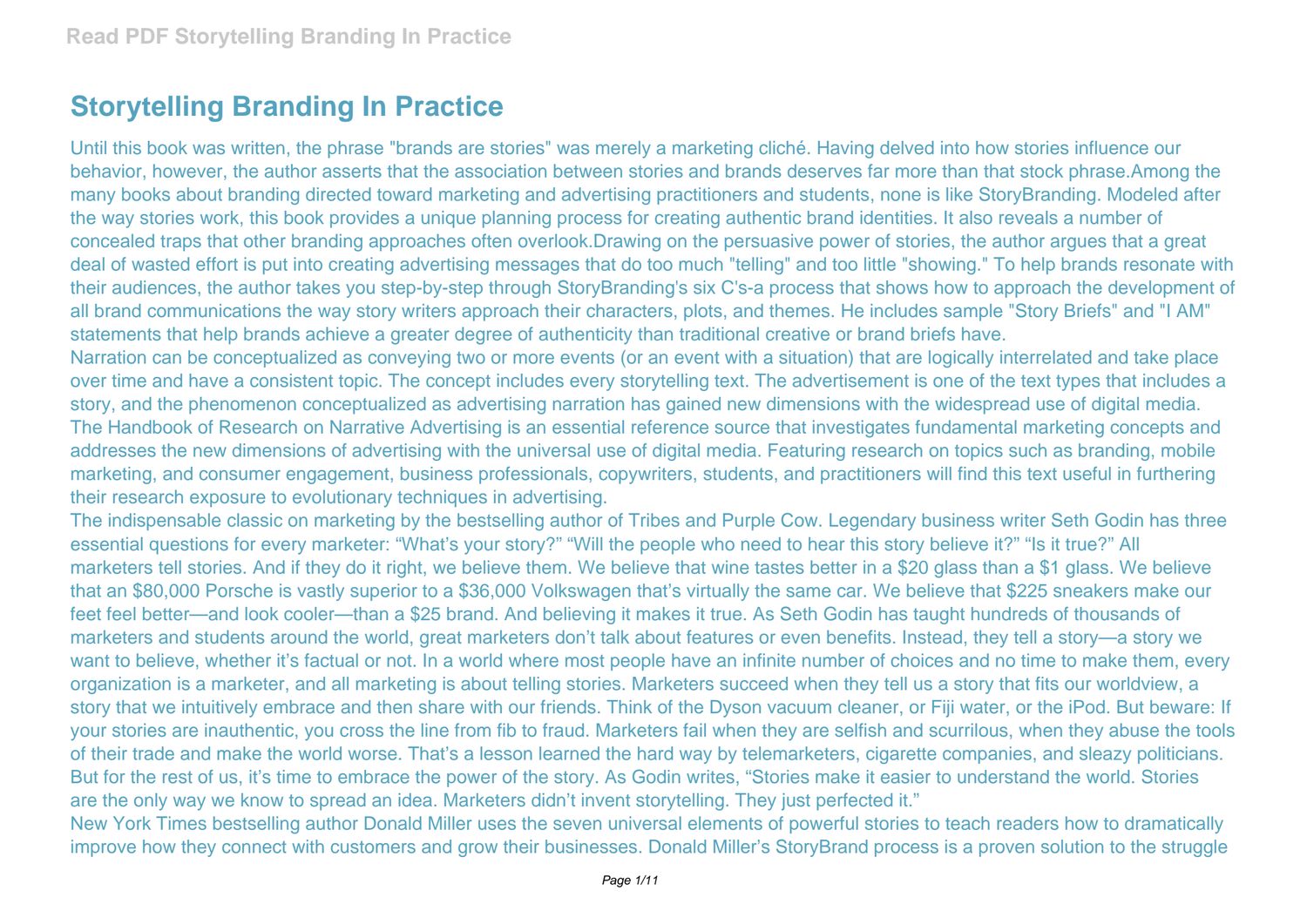business leaders face when talking about their businesses. This revolutionary method for connecting with customers provides readers with the ultimate competitive advantage, revealing the secret for helping their customers understand the compelling benefits of using their products, ideas, or services. Building a StoryBrand does this by teaching readers the seven universal story points all humans respond to; the real reason customers make purchases; how to simplify a brand message so people understand it; and how to create the most effective messaging for websites, brochures, and social media. Whether you are the marketing director of a multibillion dollar company, the owner of a small business, a politician running for office, or the lead singer of a rock band, Building a StoryBrand will forever transform the way you talk about who you are, what you do, and the unique value you bring to your customers.

StorytellingBranding in PracticeSpringer Science & Business Media

This professional guidebook highlights brand development and management for cities, regions, countries, and destinations. It presents a unique collection of expert interviews, combined with latest research insights and thoughts on the most relevant topics and trends linked to the reputation, brand development and management of cities, regions, countries and destinations. This is a book which offers inspiring personal stories and reflections, and at the same time serves as essential know how guide for busy place managers, marketers and developers who care about the reputation and well-being of their community.

We are now living in a world with over one hundred brands of bottled water. The United States alone is home to over 45,000 shopping malls. And there are more than 19 million customized beverage choices a barista can whip up at your local Starbucks. Whether it's good or bad, the real question is why we behave this way in the first place. Why do we telegraph our affiliations or our beliefs with symbols, signs, and codes? Brand Thinking and Other Noble Pursuits contains twenty interviews with the world's leading designers and thinkers in branding. The interviews contain spirited views on how and why humans have branded the world around us, and the ideas, inventions, and insight inherent in the search.

Branding has reached a new frontier. In the future brands will have to appeal to more than one or two of the classic five senses. Branding expert Neil Gains shows both the science and the practical applications of how this can be done, and links symbolism and storytelling to sensory experience in brand marketing. Drawing on the latest research and design thinking he shows how brands can link storytelling archetypes and symbolism to customer experience to build a multi-sense phenomenon,. This groundbreaking book provides innovative branding tools for evaluating where a brand is on the sensory and storytelling scale, analyzing its potential and giving it a clear pathway to optimizing its unique sensory appeal.

Coke, Martha Stewart, Ralph Lauren and Hallmark engender tremendous devotion, sometimes almost a cult following, among consumers. To create this kind of loyalty, these brands express consistent values and "stories" and, in the process, claim a unique niche in the marketplace. Author Laurence Vincent has been a keen observer and a frontline player in developing the brand stories of so many outstanding companies. In Legendary Brands: Unleashing the Power of Storytelling to Create a Winning Marketing Strategy he applies the theory to specific brand issues. From the frank comments offered by leading brand managers, readers will learn new ways to approach specific marketing problems, as well as innovative solutions to untangle an assortment of thorny branding issues.

Once upon a time the practice of storytelling was about collecting interesting stories about the past, and converting them into soundbite pitches. Now it is more about foretelling the ways the future is approaching the present, prompting a re-storying of the past. Storytelling has progressed and is about a diversity of voices, not just one teller of one past; it is how a group or organization of people negotiates the telling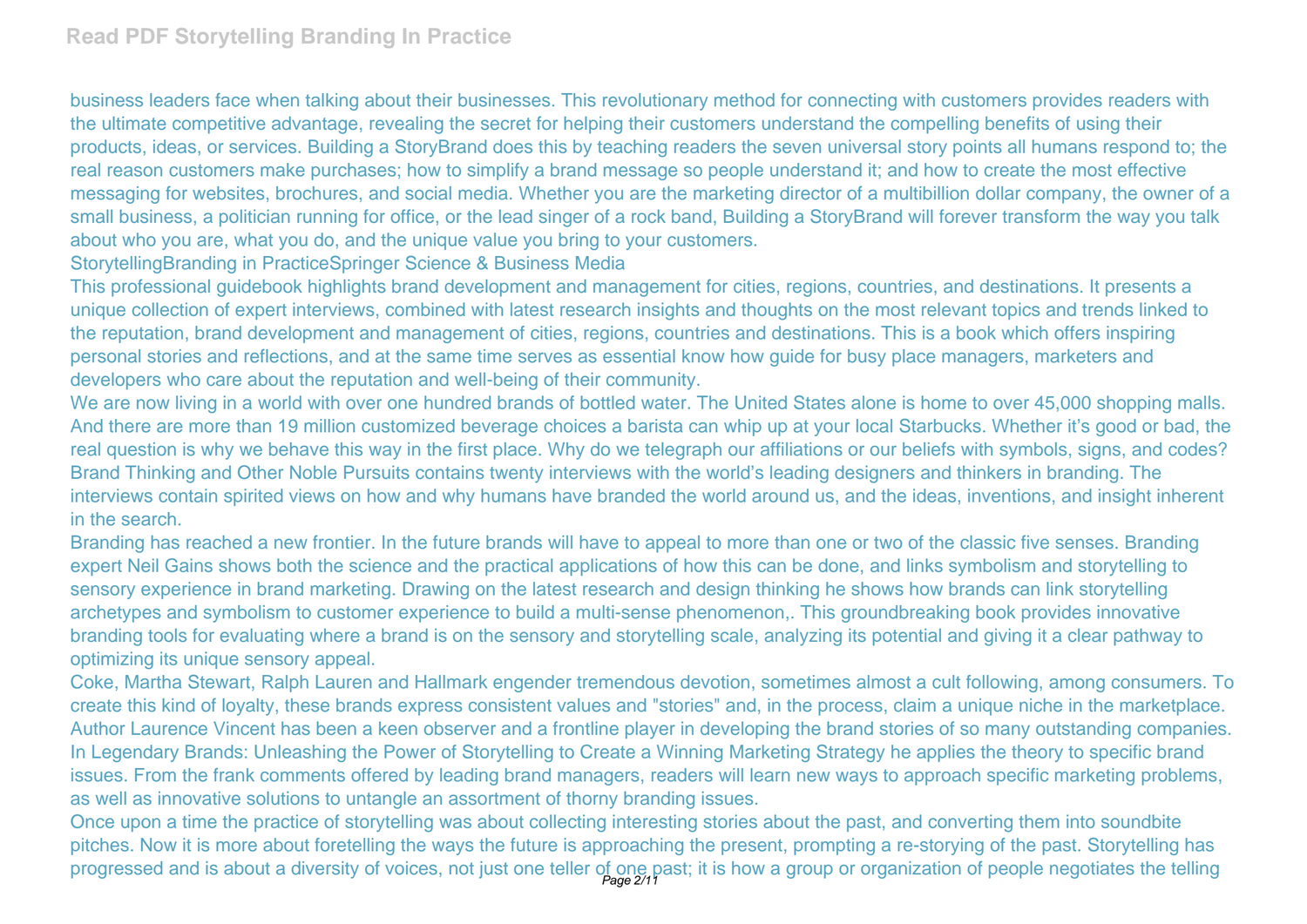of history and the telling of what future is arriving in the present. With the changes in storytelling practices and theory there is a growing need to look at new and different methodologies. Within this exciting new book, David M. Boje develops new ways to ask questions in interviews and make observations of practice that are about storytelling the future. This, after all, is where management practice concentrates its storytelling, while much of the theory and method work is all about how the past might recur in the future. Storytelling Organizational Practices takes the reader on a journey: from looking at narratives of past experience through looking at living stories of emergence in the present to looking at how the future is arriving in ways that prompts a re-storying of the past.

"What if I fail?" Seeking permission keeps us in jobs we hate, relationships that are toxic, and lives we don't want. After quitting her Hollywood dream job, Annie Franceschi is here to give you the pep talk you need to change your life with hard-won personal stories, funny anecdotes, and helpful exercises for finding your purpose.

Take a satirical scamper through organizational life in the midstof changing times, brought to you by master storyteller andformer World Bank executive Steve Denning. With wisdom and ahealthy dose of wit, Denning introduces a cast of furry characterswho together learn the fine art of change through storytelling intheir quest to overcome obstacles, generate enthusiasm andteamwork, share knowledge, and ultimately lead their company into anew era of success and significance. Through the stories ofSquirrel Inc., readers will learn that the ability to tellthe right story at the right time can determine the outcome of anymajor change effort. In each chapter Denning's squirrels learn touse storytelling to address leadership challenges: How to bring about change How to communicate who you are How to transmit values How to foster collaboration How to stop rumors How to share knowledge How to lead your organization into the future

This book examines the ways in which luxury fashion brands use their heritage in their digital storytelling and marketing. With chapters from authors in China and Macau (PRC), India, Romania, Turkey, the United Kingdom, and the United States, covering British, Chinese, French, Japanese, Indian, Italian, and Turkish brands, this truly global collection is the first book of its kind devoted solely to the emerging study of digital heritage storytelling. This method of reaching potential consumers and perpetuating brand identity is a hugely important factor in the marketing of luxury brands and has yet to be studied comprehensively. The book will be of interest to scholars working in fashion studies, fashion history, design history, design studies, digital humanities, and fashion marketing.

World-class branding for the interconnected modern marketplace Kellogg on Branding in a Hyper-Connected World offers authoritative guidance on building new brands, revitalizing existing brands, and managing brand portfolios in the rapidly-evolving modern marketplace. Integrating academic theories with practical experience, this book covers fundamental branding concepts, strategies, and effective implementation techniques as applied to today's consumer, today's competition, and the wealth of media at your disposal. In-depth discussion highlights the field's ever-increasing connectivity, with practical guidance on brand design and storytelling, social media marketing, branding in the service sector, monitoring brand health, and more. Authored by faculty at the world's most respected school of management and marketing, this invaluable resourceincludes expert contributions on the financial value of brands, internal branding, building global brands, and other critical topics that play a central role in real-world branding and marketing scenarios. Creating a brand—and steering it in the right direction—is a multi-layered process involving extensive research and inter-departmental cooperation. From finding the right brand name and developing a cohesive storyline to designing effective advertising, expanding reach, maintaining momentum, and beyond, Kellogg on Branding in a Hyper-Connected World arms you with the knowledge and skills to: Apply cutting-edge techniques for brand design, brand positioning, market-specific branding, and more Adopt successful strategies from development to launch to leveraging Build brand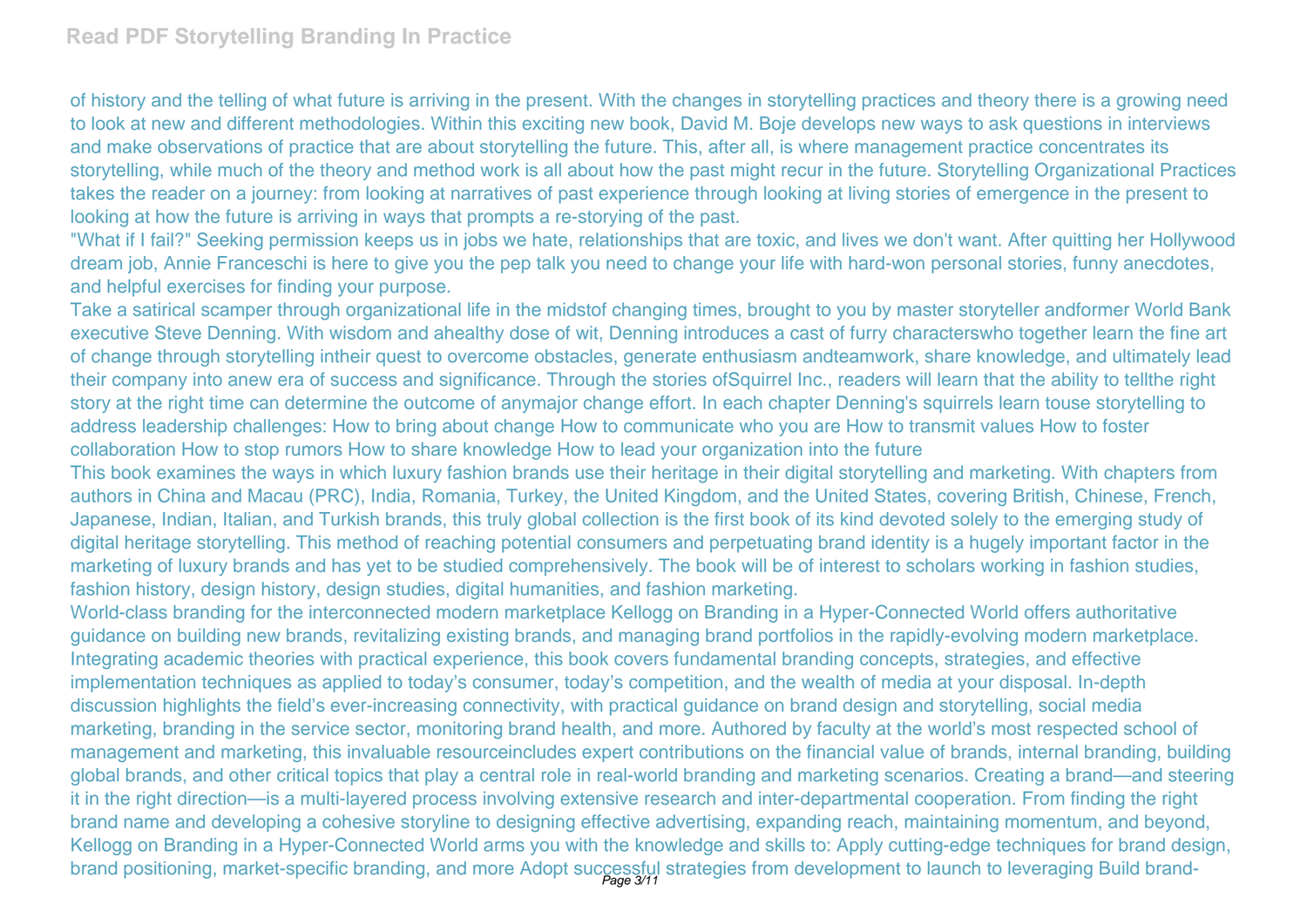driven organizations and reinforce brand culture both internally and throughout the global marketplace Increase brand value and use brand positioning to build a mega-brand In today's challenging and complex marketplace, effective branding has become a central component of success. Kellogg on Branding in a Hyper-Connected World is a dynamic, authoritative resource for practitioners looking to solve branding dilemmas and seize great opportunities.

Branding for Nonprofits provides the processes, tools, and thinking needed to brand or rebrand. Author DK Holland—a pioneer in the field—helps nonprofits approach the rebranding process with confidence and enthusiasm. Case studies reveal real-life situations in which nonprofits have successfully created branding opportunities out of dilemmas, creating a distinctinve, clear identity that furthers their mission. Inspiring and demystifying, this book is the essential tool for nonprofits seeking to communicate their important work in a bold voice. • Addresses the connection between branding and fund-raising • There are 1.6 million nonprofits in the United States. Stand out from the crowd! Allworth Press, an imprint of Skyhorse Publishing, publishes a broad range of books on the visual and performing arts, with emphasis on the business of art. Our titles cover subjects such as graphic design, theater, branding, fine art, photography, interior design, writing, acting, film, how to start careers, business and legal forms, business practices, and more. While we don't aspire to publish a New York Times bestseller or a national bestseller, we are deeply committed to quality books that help creative professionals succeed and thrive. We often publish in areas overlooked by other publishers and welcome the author whose expertise can help our audience of readers. This book demonstrates how fashion brands communicate, why the practice is significant within wider society and how it can be perceived as culturally meaningful. Enabling readers to connect the tools and techniques of communication with their theoretical underpinnings and

historical antecedents, the book shows how these methods can be applied in practice. The authors utilise social, consumer and cultural theory, and frameworks rooted in psychology, sociology and economics, as mechanisms to analyse and deconstruct current communication strategies used by fashion brands. The book presents insights and strategies for communicating authentic values, conveying a clearly defined aesthetic and visual language and generating shareable content that resonates with audiences. With insights into strategies used by brands including Burberry, Gucci, Dior, COS, Rapha, Warby Parker and Maryam Nassir Zadeh, each chapter outlines ways of maintaining relevant and consistent brand narratives in the 21st century. From how to sustain a dialogue with a brand's community, to the use of brand collaboration, co-creative storytelling and fashion spaces, the book aims to develop reflective communication practitioners who have a deep understanding of the cultural landscape, brand strategy and industry innovation. Written for scholars and practitioners, this book is a valuable blend of theory and practice across the fields of fashion, communication and branding.

WINNER: NYC Big Book Award 2020 - Sales and Marketing category WINNER: The Stevie Awards 2020 - 'Book of the Year' Silver award, Women in Business category Written by the award-winning storyteller Miri Rodriguez at Microsoft, this actionable guide goes beyond content strategy and, instead, demonstrates how to leverage brand storytelling in the marketing mix to strengthen brand engagement and achieve long-term growth, with advice from brands like Expedia, Coca Cola, McDonalds, Adobe and Google. Despite understanding essential storytelling techniques, brands continue to explain how their product or service can help the customer, rather than showcasing how the customer's life has changed as a result of them. Brand Storytelling gets back to the heart of brand loyalty, consumer behaviour and engagement as a business strategy: using storytelling to trigger the emotions that humans are driven by. It provides a step by step guide to assess, dismantle, and rebuild a brand story, shifting the brand from a 'hero' to 'sidekick' mentality, and positioning the customer as a key influencer to motivate the audience. Simplifying where to begin, how to benchmark success and ensure a consistent brand voice throughout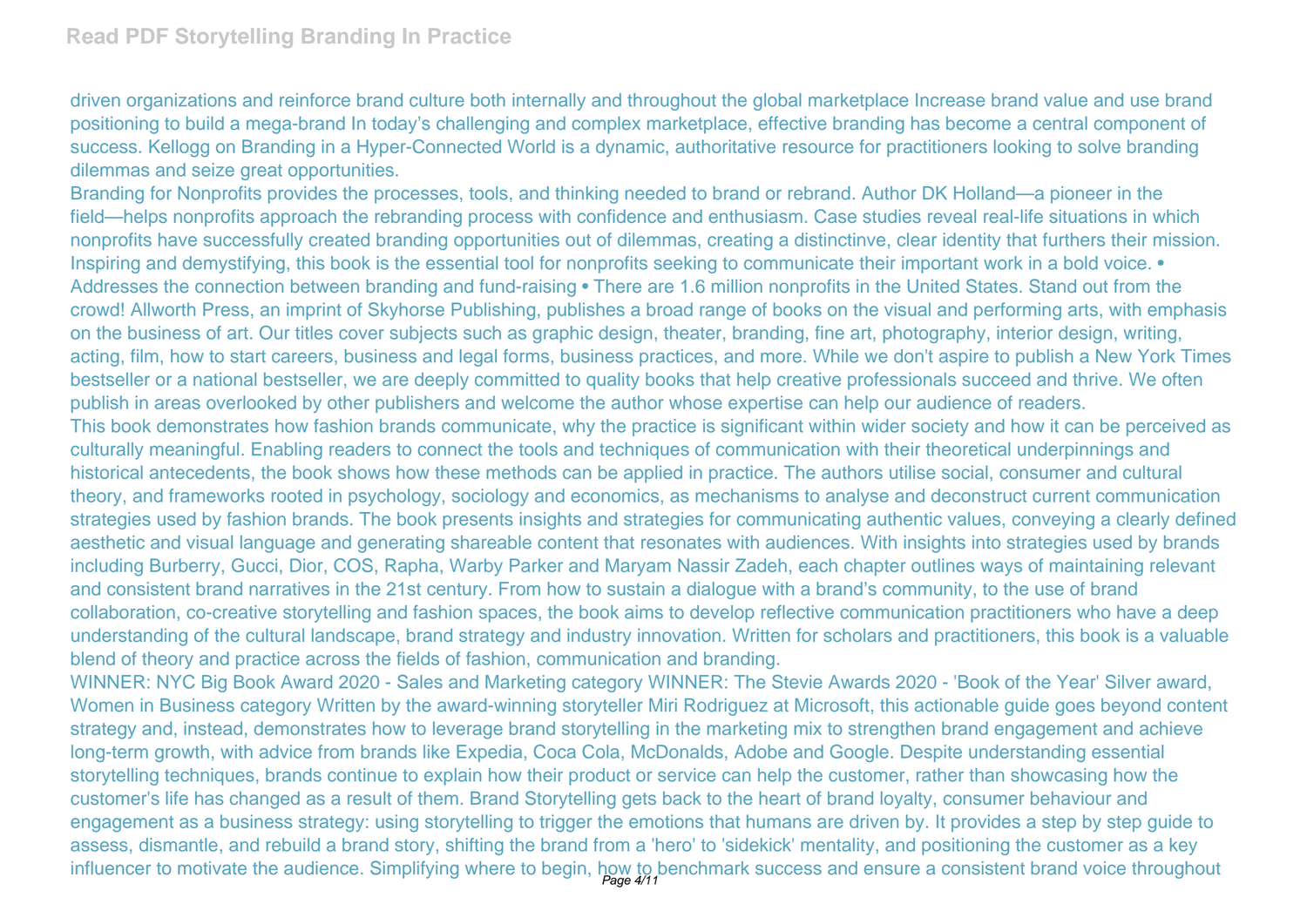every department, this book clearly shows how readers can align an emotive connection with the customer's personal values, experiences and aspirations, and how that will enable brand leaders, employees and influencers to celebrate and strengthen brand engagement for the long-term, rather than simply trying to win it. Clarifying why machine-learning, AI and automation only tell one side of the story, this book will inspire you with cutting edge interviews and case studies from leading brands like Expedia, Coca Cola, McDonalds, Adobe and Google, to tap into authentic brand loyalty and human connection.

Marketing Communications: A Brand Narrative Approach is a mainstream, student-driven text which gives prominence to the driving force of all Marketing Communications: the imperative of Branding. The book aims to engage students in an entertaining, informative way, setting the conceptual mechanics of Marketing Communications in a contemporary, dynamic context. It includes key current trends such as: Brand narrative approach - Cases such as Dove, Harley-Davidson, Nike and World of War Craft feature real-life, salient examples which are engaging for students and reflect the growth of co-authored brand 'stories' to help build and maintain brands by customer engagement through meaningful dialogues. Media neutral/multi-media approach - This text has a sound exploration of online and offline synergy combining one-message delivery and multi-media exposures, through examples of companies and political campaigns using 'nontraditional' media to reach groups not locking into 'normal channels'. This brand new text features an impressive mixture of real-life brand case studies underpinned with recent academic research and market place dynamics. The format is structured into three sections covering analysis, planning and implementation and control of Marketing Communications. Using full colour examples of brands, and student-friendly diagrams, the book acknowledges that the modern student learns visually as well as through text.

This remarkable and monumental book at last provides a comprehensive answer to the age-old riddle of whether there are only a small number of 'basic stories' in the world. Using a wealth of examples, from ancient myths and folk tales via the plays and novels of great literature to the popular movies and TV soap operas of today, it shows that there are seven archetypal themes which recur throughout every kind of storytelling. But this is only the prelude to an investigation into how and why we are 'programmed' to imagine stories in these ways, and how they relate to the inmost patterns of human psychology. Drawing on a vast array of examples, from Proust to detective stories, from the Marquis de Sade to E.T., Christopher Booker then leads us through the extraordinary changes in the nature of storytelling over the past 200 years, and why so many stories have 'lost the plot' by losing touch with their underlying archetypal purpose. Booker analyses why evolution has given us the need to tell stories and illustrates how storytelling has provided a uniquely revealing mirror to mankind's psychological development over the past 5000 years. This seminal book opens up in an entirely new way our understanding of the real purpose storytelling plays in our lives, and will be a talking point for years to come.

This book presents an accessible introduction to data-driven storytelling. Resulting from unique discussions between data visualization researchers and data journalists, it offers an integrated definition of the topic, presents vivid examples and patterns for data storytelling, and calls out key challenges and new opportunities for researchers and practitioners.

A practical, easy-to-use guide to transform business communications into memorable narratives that drive conversations—and your career—forward In Everyday Business Storytelling: Create, Simplify, and Adapt A Visual Narrative for Any Audience, visual storytelling experts Janine Kurnoff and Lee Lazarus leverage decades of experience helping executives at the world's top brands—including Facebook, Nestle, Accenture, and Marriot—bring clarity and meaning to their business communications. Whether you're building a presentation, crafting a highstakes email, or need to influence decisions in your next meeting with an executive, Everyday Business Storytelling offers an insightful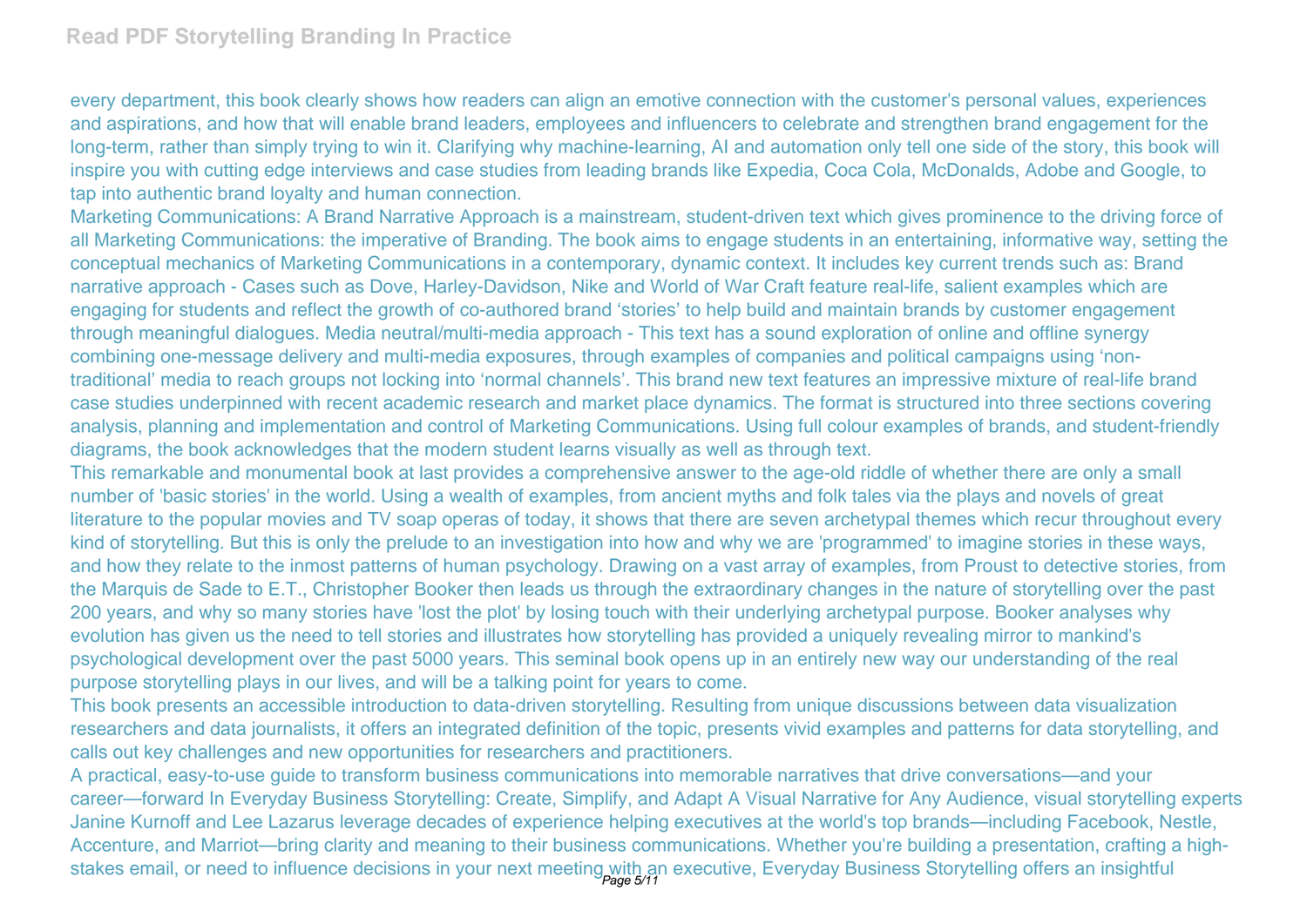## **Read PDF Storytelling Branding In Practice**

exploration of how to develop compelling business narratives. You'll discover how to use a simple, repeatable framework to choreograph your ideas, data, and insights into an authentic, persuasive story. You'll also find clever visual techniques to help humanize your stories and build an emotional connection with your audience. Just a few of the things you'll learn include: The science behind why storytelling is the most effective way to trigger emotion in an audience and how to craft a business narrative that makes your ideas engaging The four signposts of storytelling and how to identify and weave in your BIG idea to capture attention How to craft expert headlines that guide your audience and advance your story Everyday Business Storytelling is an indispensable guide to making your communications stick in the minds of your audience and drive change. If you're a busy, talented businessperson responsible for presentations, one-pagers, emails, or virtual meetings, this book is for you.

"As usual these two future-finders have their fi ngers on the pulse of what's happening--and what we need to know about. In every business, in every organization, the seven most important words these days are: 'But wait! A story goes with it!' You need to read this book to fi nd out why." —Alan Webber, Co-founder, Fast Company magazine "A great story sparks our imagination, challenges us to think, and resonates with our collective conscience. Ryan Mathews and Watts Wacker's story about telling stories does exactly this. It is an essential guidebook for capturing and conveying the essence of corporate identities and enriching brands." —Paul A. Laudicina, Managing Officer and Chairman of the Board, A.T. Kearney Storytelling is the universal human activity.Every society, at every stage of history, has told stories–and listened to them intently, passionately. Stories are how people tell each other who they are, where they came from, how they're unique, what they believe. Stories capture their memories of the past and their hopes for the future. Stories are one more thing, too: They are your most powerful, most underutilized tool for competitive advantage.Whether you know it or not, your business is already telling stories. What's Your Story? will help you take control of those stories and make them work for you. Legendary business thinkers Ryan Mathews and Watts Wacker reveal how to craft an unforgettable story…create the back story that makes it believable…make sure your story cuts through today's relentless bombardment of consumer messages…and gets heard, remembered, and acted on. THE TEN FUNCTIONS OF STORYTELLING Discovering what stories can do for your business THE ABOLITION OF CONTEXT Telling stories when the past no longer defines the future THE FIVE MOST IMPORTANT STORY THEMES Leveraging themes your audiences will understand and believe APPLIED STORYTELLING 101 Storytelling for your industry, your company, your brand, and you MASTERING YOUR STORYTELLER'S TOOLBOX Making your stories more compelling, more believable, and downright unforgettable Use Storytelling to Gain Powerful Competitive Advantage in Today's Increasingly Skeptical Marketplace Leverage the incredible power of storytelling in marketing, sales, investor relations, recruitment, change management, and more Indispensable techniques for every CxO, entrepreneur, and marketing, sales, and communications executive The latest breakthrough book from best-selling futurists Ryan Mathews and Watts Wacker

How to use powerful tools to engage customers with your brand Marketers, technologists, and corporate leaders are looking for ways to more effectively connect consumers with their brand. Storyscapes introduces "storyscaping" as a way to create immersive experiences that solve the challenge of connecting brands and consumers. This book describes a powerful new approach to advertising and marketing for the digital age that involves using stories to design emotional and transactional experiences for customers, both online and offline. Each connection inspires engagement with another, so the brand becomes part of the customer's story. Authors Gaston Legorburu and Darren McColl explain how marketers can identify and define the core target audience segment, define your brand's purpose, understand the emotional desires of your consumers, and more. Shows how to map how the consumer engages with the category and product/service Explains how to develop<br>Page 6/11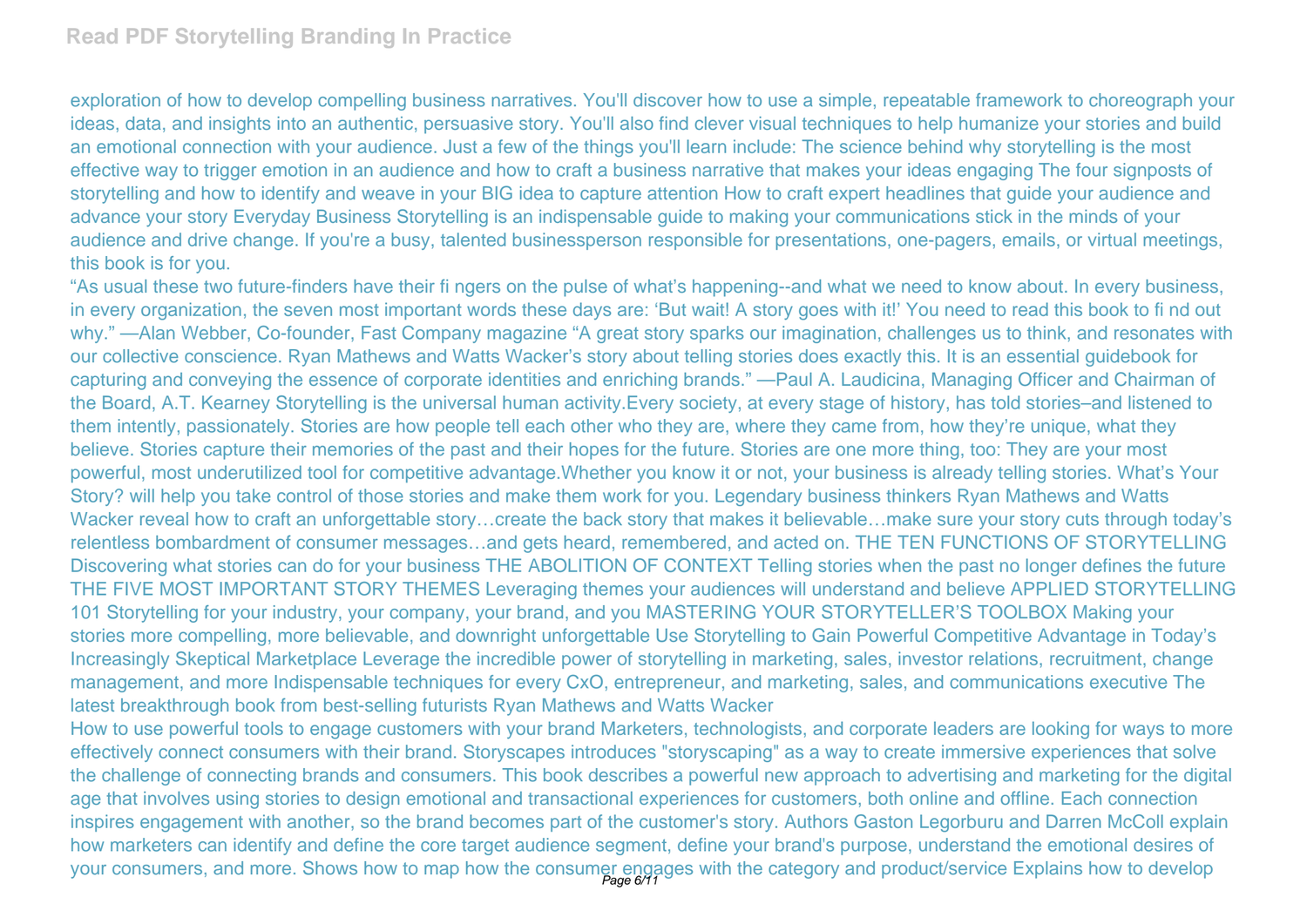an organizing idea and creative plan for an immersive storyscape experience Defines the role of marketing channels around the organizing idea Establishes how technology can be applied to the experience Learn how to measure, optimize, and evolve the customer experience through the use of strong narratives that compel consumers to buy into your brand. www.storyscaping.com

Must-read for managers on a powerful branding tool of the future. Up-to-date cases from the business world, plenty of illustrations and easyto-use tools. Recommended by managers of top international firms. Covers both the internal and external benefits of storytelling for a business company. Danish version sold more than 2000 copies.

Attention is the new commodity. Visual Storytelling is the new currency. Human brain processes visuals 60,000x faster than text. Web posts with visuals drive up to 180% more engagement than those without. Viewers spend 100% more time on web pages with videos. Filled with full-color images and thought-provoking examples from leading companies, The Power of Visual Storytelling explains how to grow your business and strengthen your brand by leveraging photos, videos, infographics, presentations, and other rich media. The book delivers a powerful road map for getting started, while inspiring new levels of creativity within organizations of all types and sizes. "This book is not only a complete overview of [visual storytelling] but, most importantly, the key to doing it right, a total Right Hook!" —Gary Vaynerchuk, New York Times bestselling author of Crush It! and Jab, Jab, Jab, Right Hook "A valuable guide to understanding how to develop powerful marketing programs using the art of visual storytelling." —Guy Kawasaki, author of APE: Author, Publisher, Entrepreneur and former chief evangelist of Apple "The Power of Visual Storytelling is the new marketing bible!" —Nancy Bhagat, Vice President, Global Marketing Strategy and Campaigns, Intel "If a picture is worth a thousand words, The Power of Visual Storytelling is worth a million." —Scott Monty, Global Digital & Multimedia Communications for Ford Motor Company

The ultimate how-to book about brand storytelling Brand storytelling is all the rage in marketing. But few books explain how to go about cultivating and promoting that story. This is the book that does. StoryBranding 2.0 is an updated edition of the awardwinning, best-selling book that has sparked enthusiasm among marketing luminaries, CEOs, entrepreneurs, and personal branding advocates. Developing your brand's story must start with an understanding of what a story really is and how it is structured. Then, using this essential structure as scaffolding, you can begin to answer specific questions that will help you develop your brand's most authentic story—the story that will do the most to capture the hearts and minds of prospects. As your brand sets out to overcome obstacles in order to achieve its goals, you will: • be guided every step of the way towards defining who your brand is and why it exists. • learn how to use a unique immersion technique that will help you achieve greater empathy with your most likely prospects. • know how to overcome controllable obstacles standing in the way of your brand's success. • learn how to tell your brand's story so that it truly resonates with prospects. • find ways to galvanize support for your brand's story throughout your organization. • see how the StoryBranding process can be applied to you personally and in everyday selling situations. Written by a thirty-five-year veteran of marketing and advertising who has worked on major national brands, this is the ultimate how-to brand-planning book for professionals and beginners alike. Besides being instructive and full of real-life examples,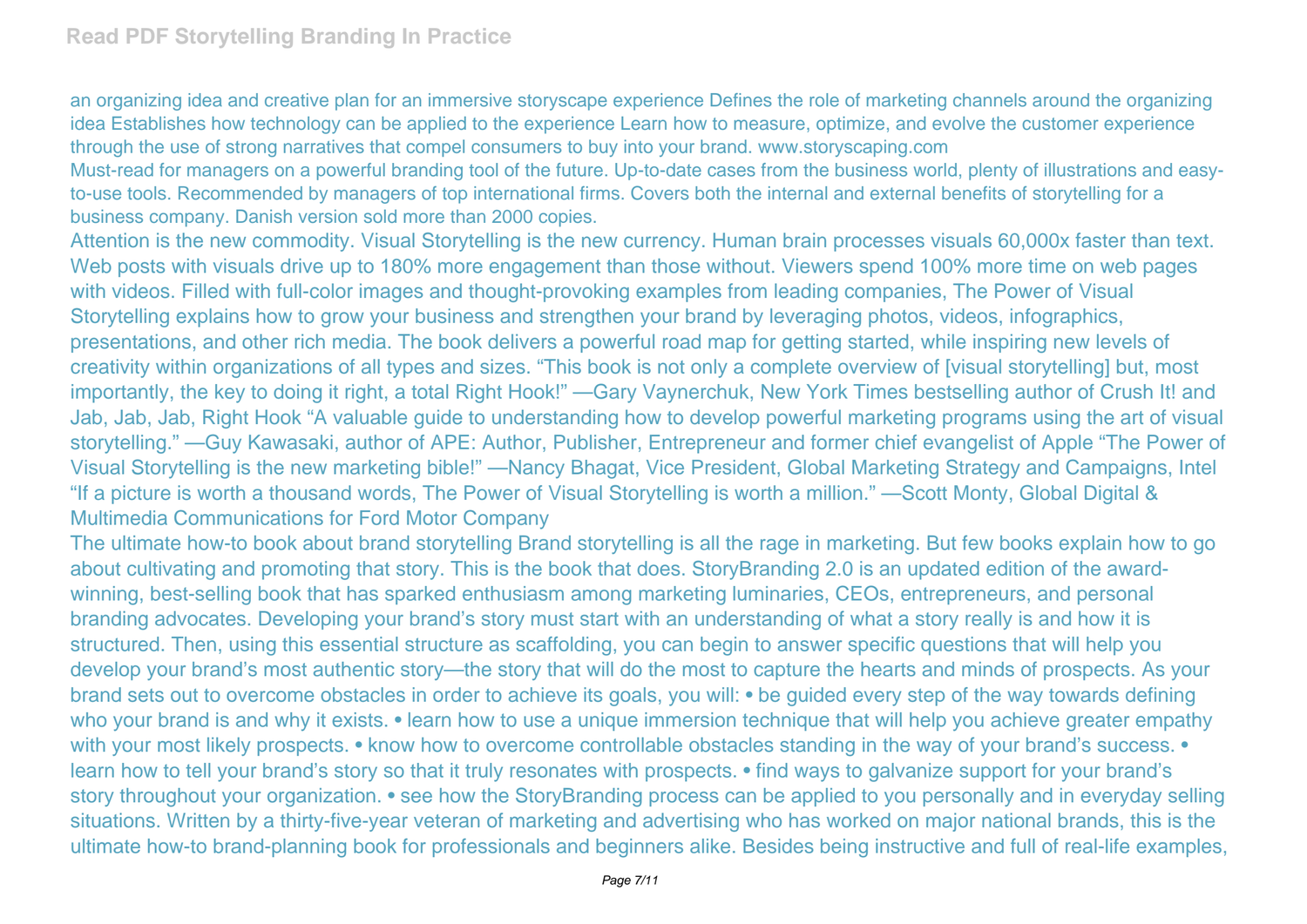it is highly entertaining, as the author recounts experiences he's had during his long career as an advertising executive. Transmedia storytelling is defined as a process where integral elements of fiction get dispersed systematically across multiple delivery channels to create a unified and coordinated entertainment experience. This process and its narrative models have had an increasing influence on the academic world in addressing both theoretical and practical dimensions of transmedia storytelling. The Handbook of Research on Transmedia Storytelling and Narrative Strategies is a critical scholarly resource that explores the connections between consumers of media content and information parts that come from multimedia platforms, as well as the concepts of narration and narrative styles. Featuring coverage on a wide range of topics such as augmented reality, digital society, and marketing strategies, this book explores narration as a method of relating to consumers. This book is ideal for advertising professionals, creative directors, academicians, scriptwriters, researchers, and upper-level graduate students seeking current research on narrative marketing strategies.

Are you interested in learning how to create companies people love to love? If you want to be that company people love to love—the one that people can't wait to tell others about—you will find this book both inspirational and informative. Beyond Sizzle answers how branding, reimagined as an approach to management, can be a force for engaging your most important resource—people—to build your most valuable asset: your reputation. This book will ring true to anyone who wants to be that company customers, employees and the world can't wait to tell others about! People are increasingly looking beyond the sizzle of product and service advertising to the substance of the companies behind the image. As the conversations about purpose move from the margins to the mainstream, it's clear that this once-fringe business perspective, often associated with Birkenstocks and granola, now has a seat at the boardroom table. Award-winning management strategist Dr. Mona Amodeo brings together the best practices of change management, marketing, and communications to give readers an actionable process for creating brands that matter—organizations that are redefining workplaces, reimagining customer experiences, and creating innovative products and services that are building healthier, more sustainable communities—in turn, creating a better world for us all. If you are an entrepreneurial thinker ready to embrace the opportunity to prosper economically by having a positive impact on people, communities, and the world; a game changer courageous enough to challenge the status quo by designing and leading organizations as brands that matter; or a leader who wants to make choices that leave the world better than you found it, this book is for you. Readers who have enjoyed the works of Wally Olins, Dr. Mary Jo Hatch, Simon Sinek and books like The Brand Flip will benefit from Mona's approach on how to reach beyond philosophy and platitudes to a roadmap for transforming organizations into brands that matter to customers, employees and the world. Below is the table of contents of this compelling and straightforward read: Preface My Inspiration: The Interface Backstory Part I: On the Shoulders of Giants Why We Need a New Approach to Branding (Chapter 1) A New Paradigm of Branding (Chapter 2) The Invisible Force of Branding (Chapter 3) From Sizzle to Substance (Chapter 4) The Operating System of Brands (Chapter 5) Part II: The Branding from the Core® Playbook Branding from the Core Foundations (Chapter 6) The Framework: The Brand Ecosystem (Chapter 7) The Process: The Brand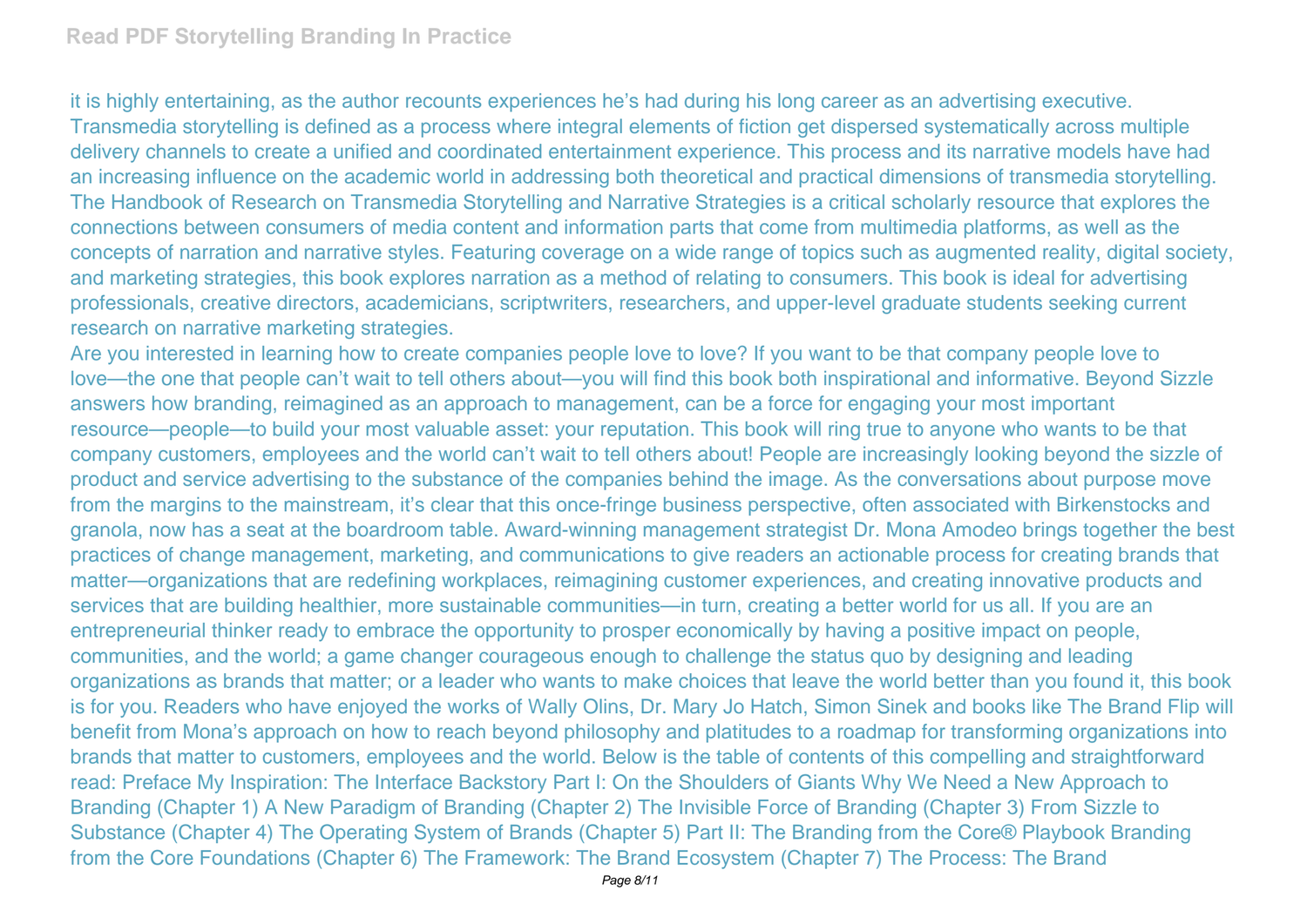## Transformation Process (Chapter 8) Epilogue: Still Learning from Interface

Trying to get your message heard? Build an iconic brand? Welcome to the battlefield. The story wars are all around us. They are the struggle to be heard in a world of media noise and clamor. Today, most brand messages and mass appeals for causes are drowned out before they even reach us. But a few consistently break through the din, using the only tool that has ever moved minds and changed behavior—great stories. With insights from mythology, advertising history, evolutionary biology, and psychology, viral storyteller and advertising expert Jonah Sachs takes readers into a fascinating world of seemingly insurmountable challenges and enormous opportunity. You'll discover how: • Social media tools are driving a return to the oral tradition, in which stories that matter rise above the fray • Marketers have become today's mythmakers, providing society with explanation, meaning, and ritual • Memorable stories based on timeless themes build legions of eager evangelists • Marketers and audiences can work together to create deeper meaning and stronger partnerships in building a better world • Brands like Old Spice, The Story of Stuff, Nike, the Tea Party, and Occupy Wall Street created and sustained massive viral buzz Winning the Story Wars is a call to arms for business communicators to cast aside broken traditions and join a revolution to build the iconic brands of the future. It puts marketers in the role of heroes with a chance to transform not just their craft but the enterprises they represent. After all, success in the story wars doesn't come just from telling great stories, but from learning to live them.

Healthcare and pharmaceutical marketing executives, professor Markus Saba and marketer Hilary Gentile, provide a step-by-step formula to uncover the unique needs that drive brand choice in the health and wellness industry.

Whether you are branding your company, your product, your service, or yourself, learn to boost the power of your story and convey a compelling message in any setting by incorporating villains, victims, and heroes. • Provides a blueprint for constructing a story that will connect narrator and listener through the scientifically proven effect of neural coupling • Emphasizes the importance of personal authenticity in effective storytelling • Provides abundant tips on emotional branding, writing, rhetoric, vocalization, pacing, graphics, body language, breathing, and above all, creating drama • Applies to a broad array of applications and settings, such as job interviews, ad campaigns, and professional presentations

"Features powerful stories for 21 of the toughest challenges businesspeople face"--Jacket.

Based on the hottest, most in-demand seminar offered by the legendary story master Robert McKee -- STORYNOMICS translates the lessons of storytelling in business into economic and leadership success. Robert McKee's popular writing workshops have earned him an international reputation. The list of alumni with Academy Awards and Emmy Awards runs off the page. The cornerstone of his program is his singular book, Story, which has defined how we talk about the art of story creation. Now in STORYNOMICS, McKee partners with digital marketing expert and Skyword CEO Tom Gerace to map a path for brands seeking to navigate the rapid decline of interrupt advertising. After successfully guiding organizations as diverse as Samsung, Marriott International, Philips, Microsoft, Nike, IBM, and Siemens to transform their marketing from an ad-centric to story-centric approach, McKee and Gerace now bring this knowledge to business leaders and entrepreneurs alike. Drawing from dozens of story-driven strategies and case studies taken from leading B2B and B2C brands, STORYNOMICS demonstrates how original storytelling delivers results that surpass traditional advertising. How will brands and their<br>Page 9/11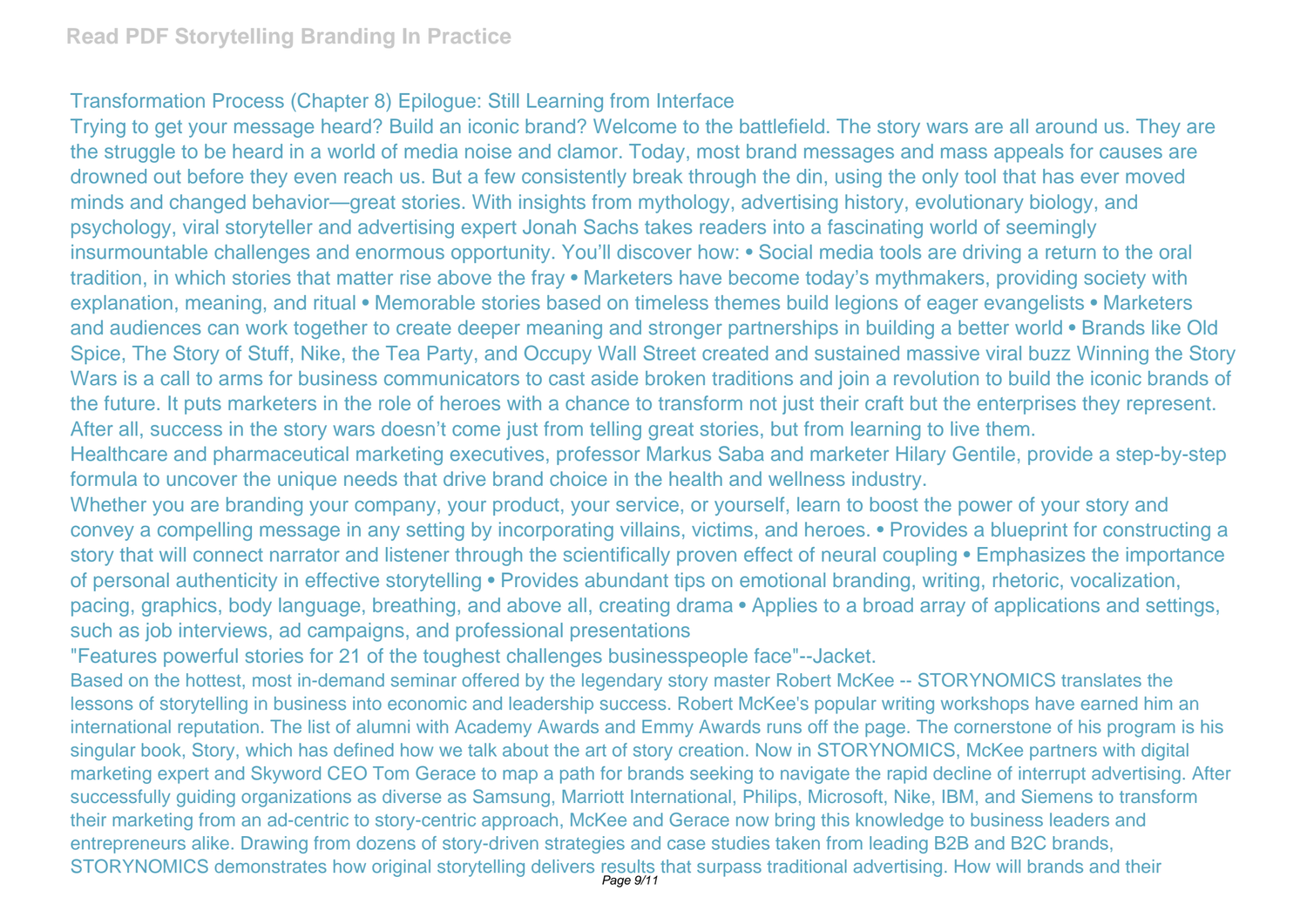## customers connect in the future? STORYNOMICS provides the answer.

Desire is big business. If companies can create true desirability for their brands, customers will not only express preference and loyalty, they also show a willingness to act as brand champions, participate in online communities, co-create innovative ideas, and show the sort of commitment that is normally associated with fervent employees. However, desire doesn't just happen. Brands need to nurture it by offering both security and surprise. This isn't just about marketing, but rather a reflection of an organization-wide culture and perspective. Using international case studies, Brand Desire explains how companies can engage customers emotionally and create value for them. Managers can successfully build and maintain brand desire through specific strategies and tools, such as: · promoting a principles-driven organization that is grounded in its heritage and distinctive competences; · creating a supportive culture that encourages the active participation of people in brand development; · providing an opportunity for people to communicate more with each other and to encourage socialization through communities and events; and · offering outstanding experiences: being consistent in delivery, from first communications through to after-sales service and support. In a crowded sales environment, brand desire can elevate any product or service so that it stands out from the crowd – and stays there. Brand Desire demonstrates how desirable brands are about desirable experiences, and shows what companies can do to maximize those experiences for their customers.

Turn a spotlight on what's great about your school! Inform, engage, and support your school community with this step-by-step guide in the Connected Educators Series. Begin exploring the benefits of branding and create an action plan for sharing the excellent things unfolding in your classroom, school, or district. Includes concrete suggestions and in-depth case studies that will help you: Artfully create a brand name, symbol or design Share great events using blogs and more Empower all stakeholders, including students Teach digital citizenship K-12 Use this all-inclusive guide to start sharing just how special your school is!

Inextricably linked to human evolution, storytelling has always been a key element of the marketer's toolkit. However, despite extensive practitioner interest, academic research on the topic currently falls short. This book highlights how storytelling has evolved from an ancient art to contemporary marketing science, placing it in the context of digitisation and social media. It reflects the dramatic shift in brand storytelling in which marketers are in the driving seat, leaving consumers to do the navigating. Based within the context of AI, the influence of VR, AR, big data, and new media, this book predicts a creative renaissance in brand storytelling; one that will be at the intersection of science, art and humanity. The author suggests that there will be a shift from ad to art through the use of cognition and emotion, data and fiction. It suggests that through storytelling, brands will be able to connect with their customers' hearts and minds. Drawing upon interdisciplinary research on neuroscience, emotional attachment and narrative theory, the book critically analyses existing theories, practices and applications of storytelling, providing a platform for debate between academics, researchers and practitioners.

The widespread international interest in the Nordic region and the mobility of Nordic brand imaginaries call for more research into the global relevance of Nordic place-branding practices. This book offers a timely attempt to unpack the specificity of the Nordic in regard to place branding by gathering different transdisciplinary accounts written by researchers in marketing, tourism, geography, communication, sociology and political science.

Transmedia Marketing: From Film and TV to Games and Digital Media skillfully guides media makers and media marketers through the rapidly changing world of entertainment and media marketing. Its groundbreaking transmedia approach integrates storytelling and marketing content creation across multiple media platforms – harnessing the power of audience to shape and promote your story. Through success